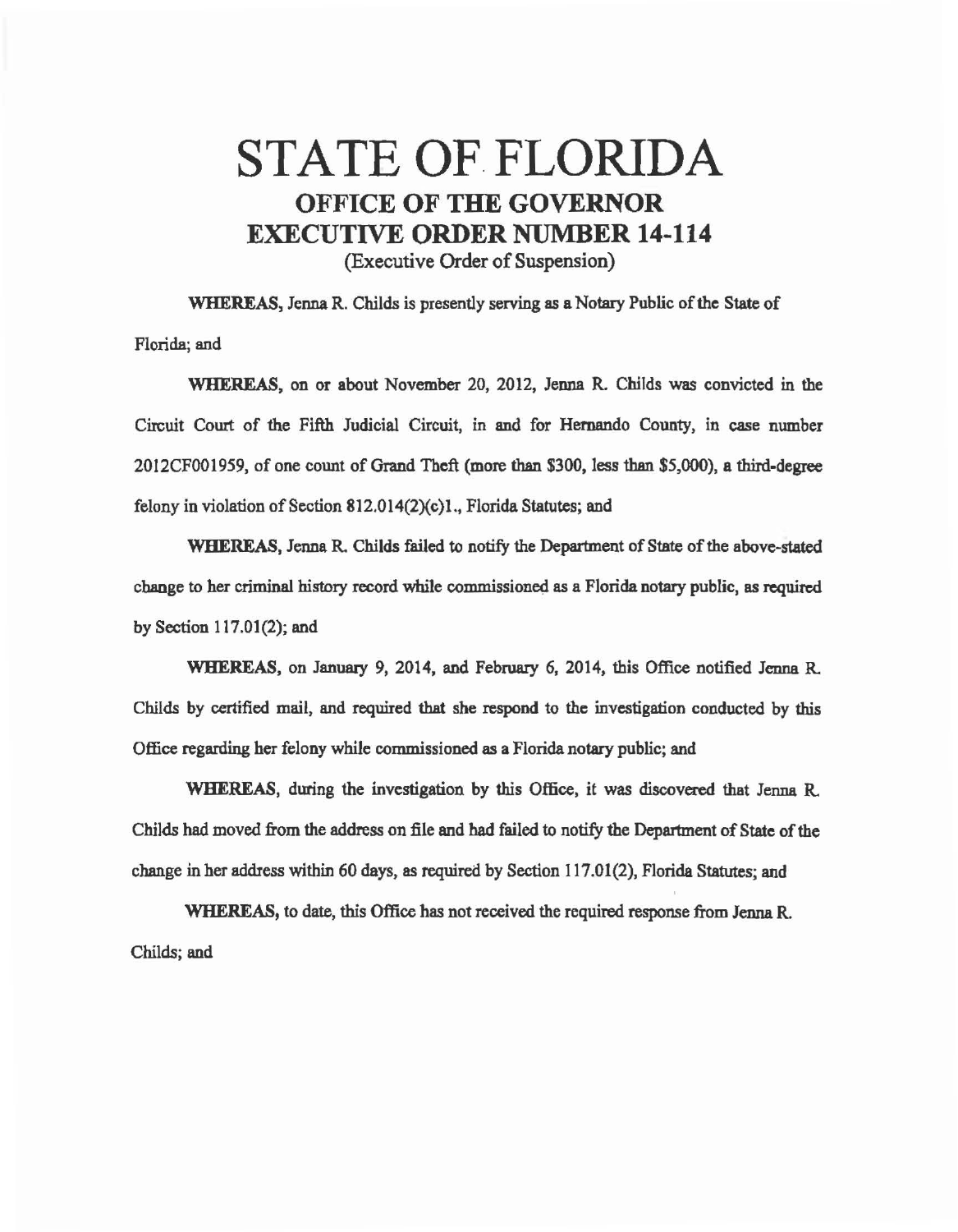WHEREAS, the Governor is authorized by Article IV, Section 7 of the Florida Constitution to suspend from office by executive order an appointed public official for the commission of a felony; and

WHEREAS, it is in the best interests of the citizens of the State of Florida that Jenna R. Childs be immediately suspended from the public office, which she now holds, upon the grounds set forth in this Executive Order;

NOW, THEREFORE, I, RICK SCOTT, Governor of Florida, pursuant to Article IV, Section 7 of the Florida Constitution and Section 117.01(4), Florida Statutes, find end state as follows:

- A. Jenna R. Childs is a duly appointed Notary Public of the State of Florida, pursuant to Section 117.01, Florida Statutes.
- B. Jenna R. Childs is commissioned as a Florida notary public from March 30, 2012, through March 29, 2016.
- C. Jenna R. Childs was convicted of a felony in Hernando County in 2012, while commissioned as a Florida notary public.
- D. Jenna R. Childs failed to notify the Department of State of the change to her criminal history record following her felony conviction in Hernando County in 2012, as required by Section 117.01(2), Florida Statutes.
- E. Jenna R. Childs failed to notify the Department of State within 60 days of her change of address, in violation of Section 117.01(2), Florida Statutes.
- F. Jenna R. Childs refused to cooperate or respond to an investigation of notary misconduct by the Executive Office of the Governor, as required by Section  $117.01(4)(c)$ , Florida Statutes.